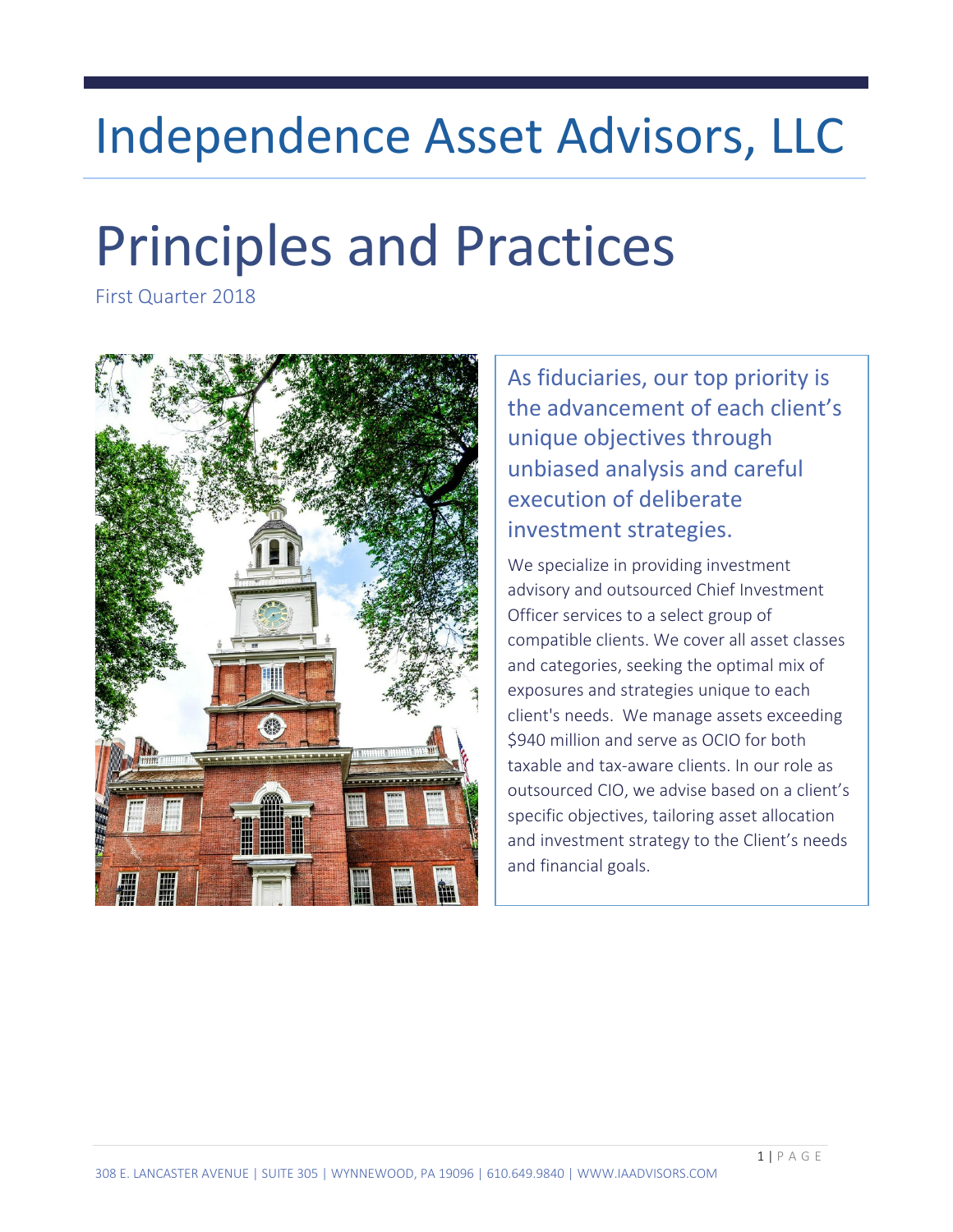#### **OUR FIRM**

*Scott D. Renninger founded Independence Asset Advisors in 2010 to provide investment advisory and outsourced Chief Investment Officer services to a select group of compatible clients. IAA covers all asset classes and categories, seeking the optimal mix of exposures, strategies and managers unique to each client's needs.*

#### **OUR CLIENT BASE**

*We employ a customized approach tailored to each client. Our assets under management (AUM) exceeded \$940 million as of 12/31/2017. We serve as outsourced CIO for both taxable and tax-aware clients and have extensive experience managing income and gain realization. In our role as OCIO, we advise clients based on their specific objectives and manage the execution of their investment strategies. Our clients include Corporations, Institutions, Family Offices, Trusts and other Qualified Accredited Investors.* 



#### DEDICATED EXPERTISE AND VALUES

We have decades of experience in the investment industry and a broad knowledge base that we employ to build our clients' investment portfolios. We consistently strive to stay highly informed about potential investment opportunities and to diligently attend to market trends. We have strong working values that emphasize fiduciary behavior, teamwork, ingenuity, and good judgement. Together, our knowledge and ideals give us the tools to help our clients succeed.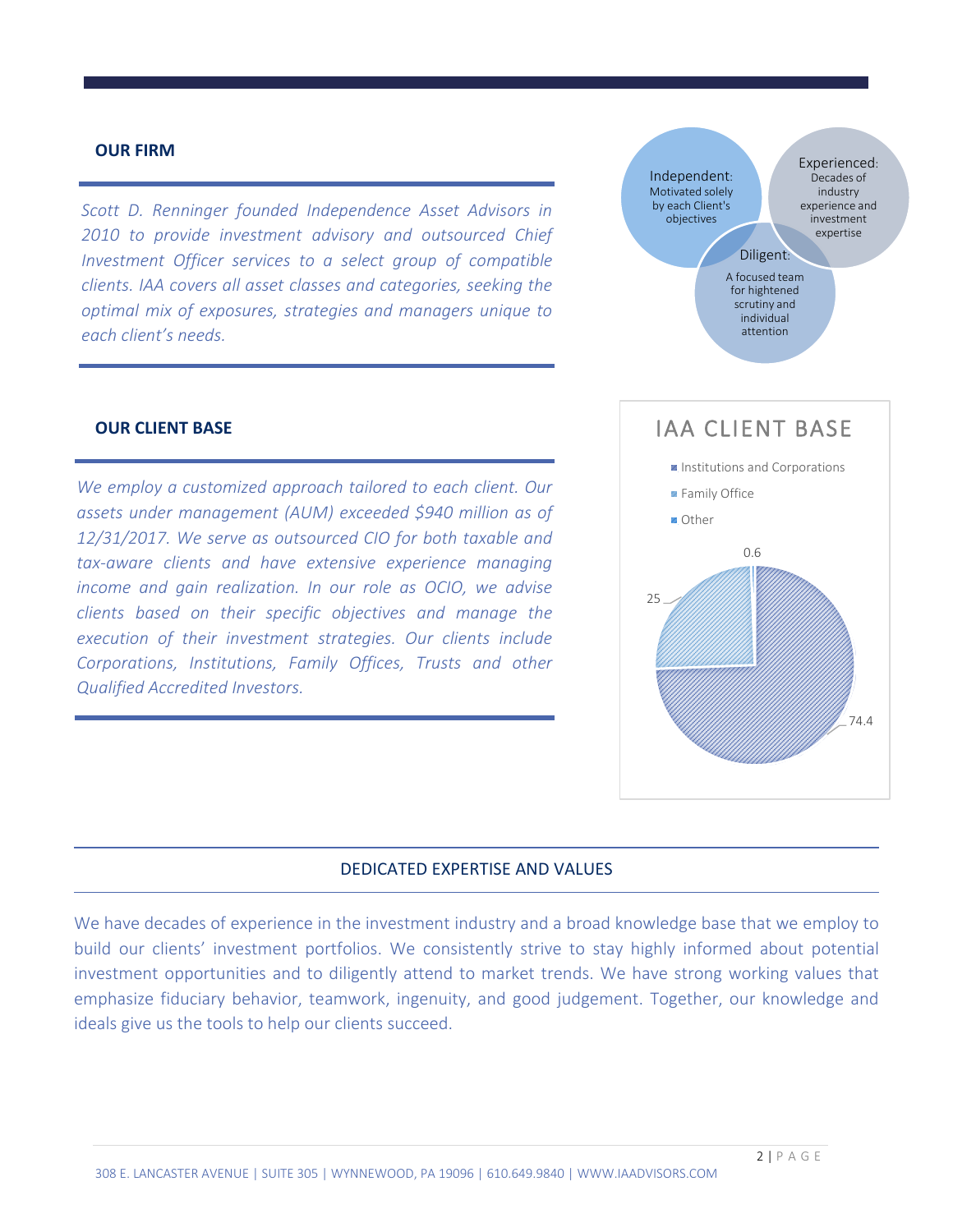### **OUR SERVICES**

We offer a range of comprehensive investment services, including but not limited to the following:

- Investment strategy development and in-depth asset allocation analysis
- Investment strategy and asset allocation implementation
- Fund and Investment Manager due diligence process, selection, evaluation and oversight
- Fee negotiations with Custodians, Advisors and Managers
- Creation and implementation of individual Investment Manager guidelines
- Monitoring of Investment Funds and Sub-Advisor performance
- Tactical asset allocation and periodic rebalancing
- Periodic meetings with Investment Managers
- Meetings and presentations with Clients and their advisory boards
- Detailed monthly investment reporting, market updates and regular letters
- Provision of stress tests and Monte Carlo simulations
- Line of Credit arbitrage and analysis
- Exceptional customer service and close working relationships
- Coordination of activities with the Client's professional service teams, including accounting/auditing, tax, estate planning, legal and insurance.
- Comprehensive assistance with new account inception, custodial transfers, and management changes

## OUR PHILOSOPHY

We believe in informed, intelligent investing that is precisely engineered for each of our clients. We construct individualized investment strategies based on careful research and comprehensive planning. By working to avoid loss of capital, we give your assets more room to grow.

#### **Truly Exceptional Client Service**

*Being selective with regard to our selective client base allows us to provide those we serve with meticulous investment management services and enhanced logistical support, including but not limited to: account inception, rebalancing, asset transfers between custodians or managers, line of credit opening and access, and alternative investment maintenance.* 

*The outsourced CIO model makes our team an extension of a client's other staff. We act as a working nexus between our clients, their back-office teams, legal and accounting professionals, and custodians and Investment Managers. Our support includes document review and signature procurement, custodian data management, complete account reconciliation, performance history preservation, as well as fee and cost tracking. We believe in keeping our clients fully apprised of how their assets are being put to work and thus maintain open lines of communication with all parties who affect them.*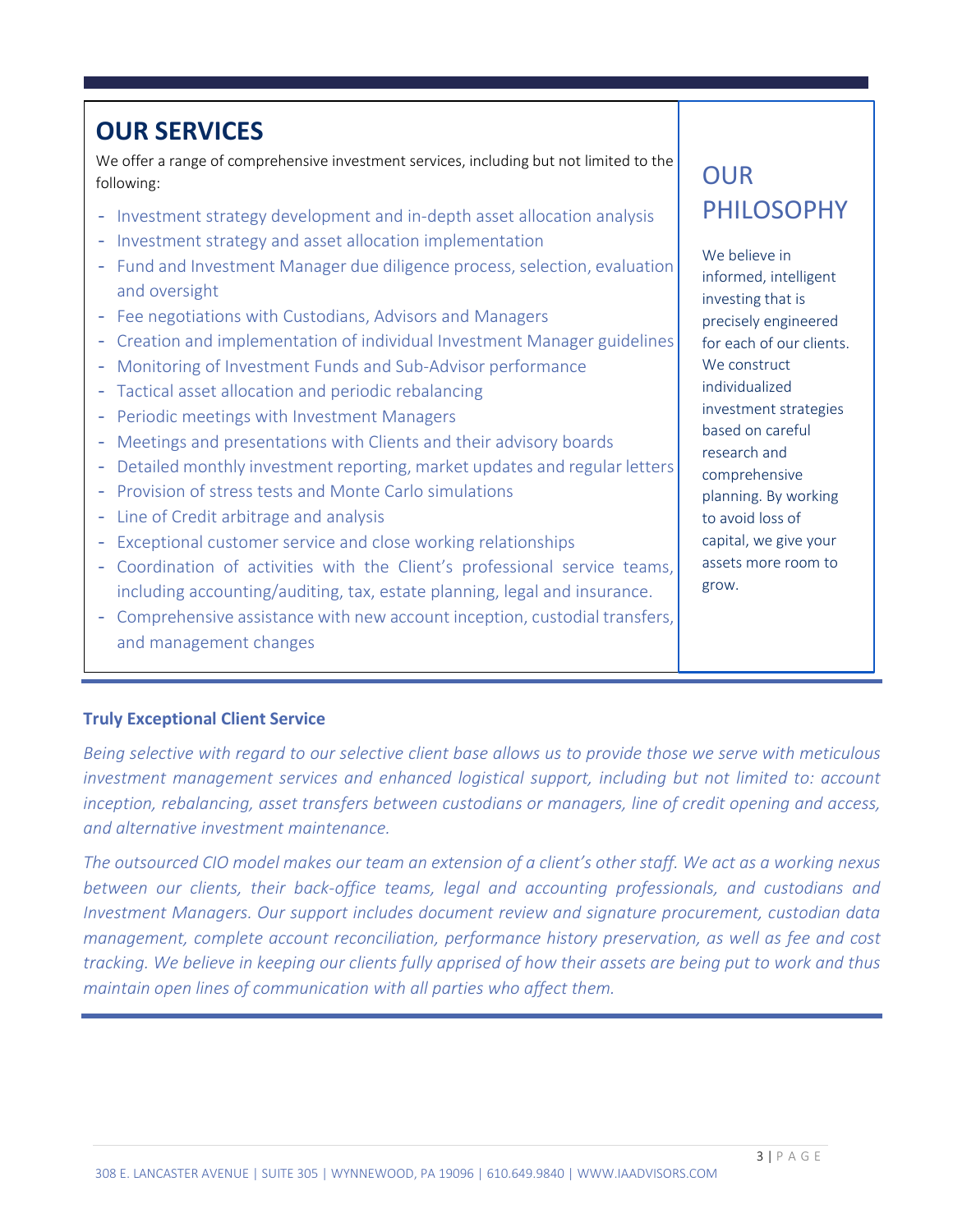### **A TAILORED INVESTMENT APPROACH**

We pride ourselves in offering our clients the individual attention they deserve. We work to ensure that *each of our Clients' investments is thoroughly researched, analyzed and managed, and that each portfolio is balanced to both meet the needs of the investor and maximize return while minimizing cost. We customize all components of a client strategy, focusing on appropriate asset allocation, diversification, manager selection and asset quality. We have extensive experience with a variety of traditional and alternative investment vehicles that we use to design tailored investment plans. Our time-tested philosophy focuses on reducing risk of capital loss versus volatility, or relative performance. We provide full transparency to investors by identifying all fees and expenses and preparing personalized portfolio reporting packages that clearly break down investment returns, allocations, balances, benchmarks and trends.* 

#### **LOW COST STRATEGY**

*Costs can significantly degrade returns. Accordingly, fees paid should be commensurate with value added. We leverage combined scale to reduce or eliminate costs. We use our scale to offer access to world class institutional managers. Our scale, experience and knowledge allow us to negotiate the best rates possible for your investments.*



#### **RISK MANAGEMENT**

*A good investment is one that will perform well when your investment thesis is correct. A great investment is one that protects you when the future delivers the unexpected. Broad diversification at all levels enables a portfolio to weather unexpected market storms. High quality, unleveraged investments can mitigate downside risks. We embrace clear investment policies and investment manager guidelines. We are meticulous in the performance of comprehensive and ongoing due diligence. Most of all, we believe in protecting capital while participating in market gains, i.e. winning by not losing.* 

#### **ASSET ALLOCATION AND REBALANCING**

*Based on needs and risk tolerances, there is an efficient allocation for each client. Flexibility allows for tactical shifts based on valuation and market conditions, but within pre-determined ranges which provide appropriate boundaries. Fixed Income, Equities, Real Assets and Alternatives form the broad structure for a portfolio, but each class has numerous options to optimize the risk/return trade-off. We are in constant search for those sub-classes that complement existing investments. We believe that reversion to the mean is one of the most powerful forces in investing. Rebalancing can also improve overall returns by putting assets to work more efficiently.*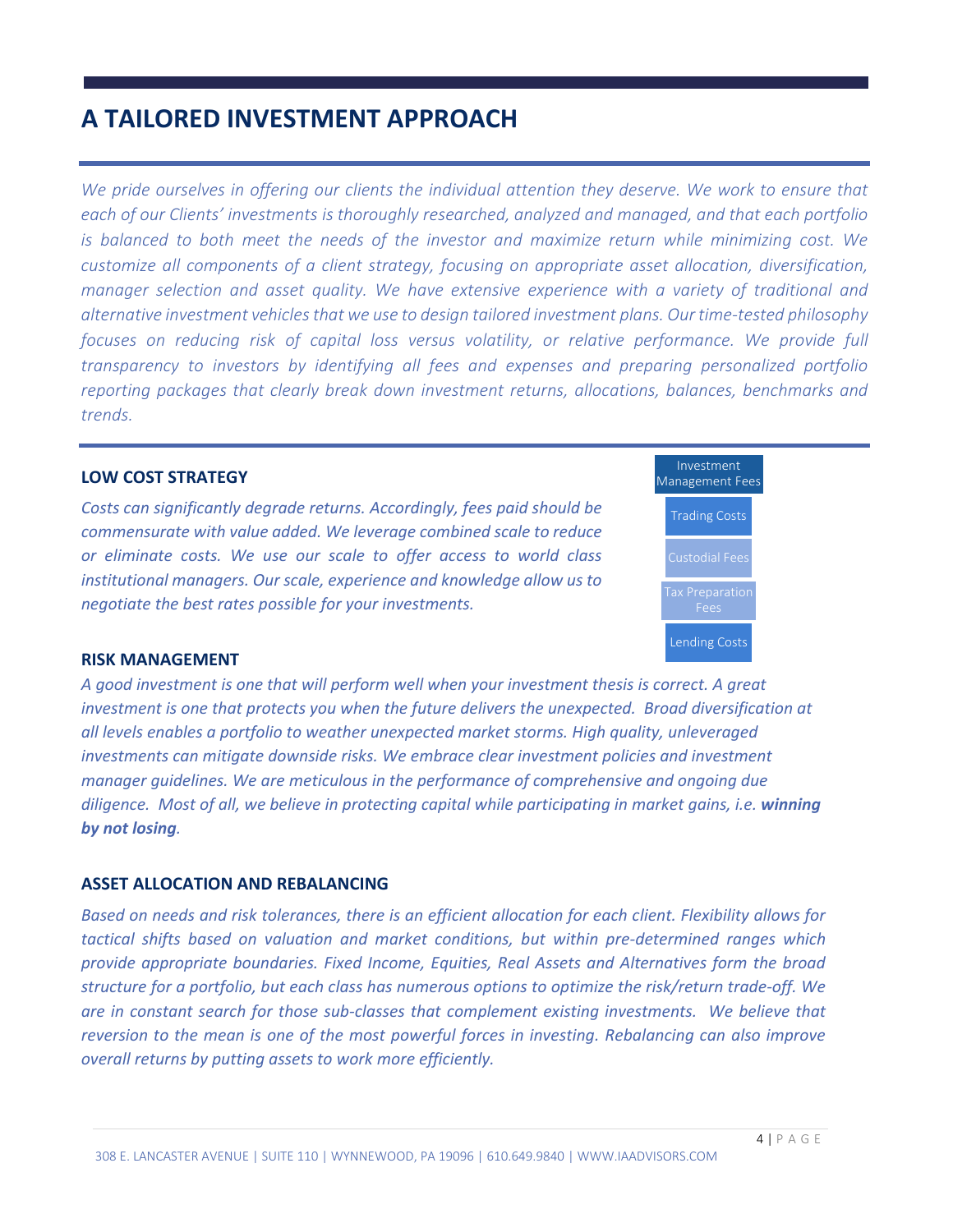#### **MANAGER SELECTION**

*Our focus is on finding the investment strategy best suited to our clients' needs, not on selecting from a stable of managers. Successful long-term relationships require a thoughtful alignment of interests between client and manager.*

| <b>Operational Excellence</b>    |
|----------------------------------|
|                                  |
| <b>Organizational Attributes</b> |
|                                  |
| <b>Investment Process</b>        |
|                                  |
| <b>Historical Track Record</b>   |
|                                  |

*To vet prospective Investment Managers and strategies, we use a bottom-up process. As a strategy passes through our five evaluation phases, it is subject to a higher level of scrutiny and analysis. While research efforts for traditional and alternative strategies utilize the same general approach, there are nuances due to the specifics of each asset class. We fine-tune our process within this framework to ensure a comprehensive evaluation.*

| $\tilde{=}$<br>$\pm$<br>Information<br>ations and<br>Screening<br>Initial<br>Determine<br>Data<br>Request<br>Determine<br>Discovery<br>Viability and<br>Verification<br>Identify<br>Product<br>Sustainability<br>Shortfalls<br>Diligence<br>Attractiveness | I <sup>5</sup> Database  <br><b>SE</b><br>₩ Search | Information<br>说<br>Collection | Qualitative &<br>Quantitative | Ξ<br>Asset Class<br>and Account | Full Due<br>Diligence | Final<br>Recommend-<br>Memorandum<br>Ongoing Due |
|------------------------------------------------------------------------------------------------------------------------------------------------------------------------------------------------------------------------------------------------------------|----------------------------------------------------|--------------------------------|-------------------------------|---------------------------------|-----------------------|--------------------------------------------------|
|------------------------------------------------------------------------------------------------------------------------------------------------------------------------------------------------------------------------------------------------------------|----------------------------------------------------|--------------------------------|-------------------------------|---------------------------------|-----------------------|--------------------------------------------------|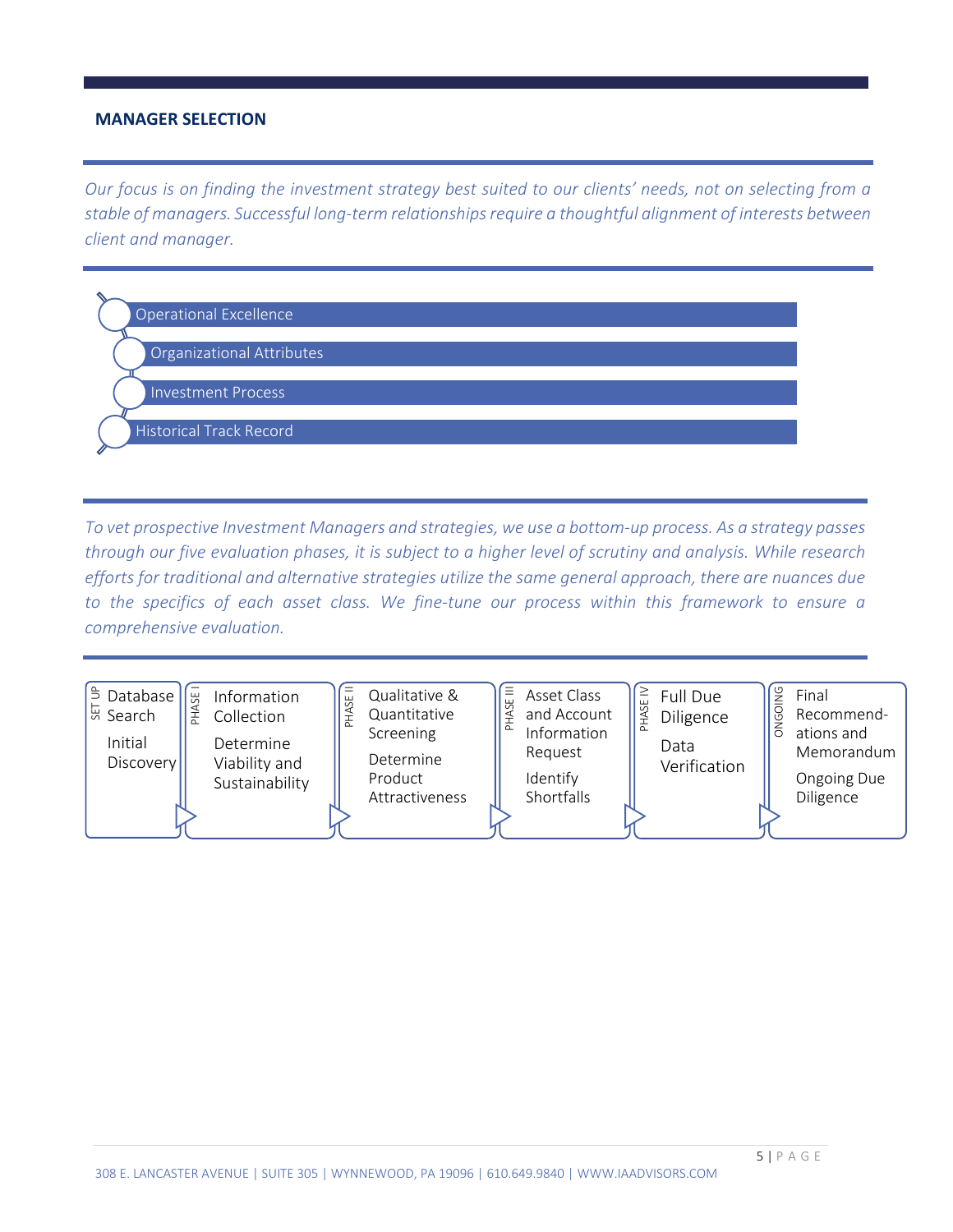#### **OUR PROCESS**

*Our process is designed to minimize the risk of loss while enhancing diversification and overall investment return.* 



| <b>Each Client is</b>                            | Understanding expectations, time horizon, risk tolerances and restrictions starts the process                                                                                                                                      |
|--------------------------------------------------|------------------------------------------------------------------------------------------------------------------------------------------------------------------------------------------------------------------------------------|
| Unique                                           | of forming an investment policy statement or taking a fresh look at existing guidelines.                                                                                                                                           |
| <b>Client Goals and</b><br><b>Objectives</b>     | This process forms the backbone for all investment decisions and provides a common<br>purpose for Independence Asset Advisors, investment managers, all other service providers in<br>partnership with our clients.                |
| Strategic and<br><b>Tactical</b>                 | Based on needs and risk tolerances, there is an efficient allocation for each client. However,<br>flexibility allows for tactical shifts based on valuations and market conditions while remaining<br>within predetermined ranges. |
| <b>Guideposts</b>                                | Fixed Income, Equities, Real Assets and Alternatives form the broad structure but each class                                                                                                                                       |
| <b>Unique Allocation</b>                         | has options to optimize the risk/return tradeoff. We are in constant search for those sub                                                                                                                                          |
| <b>Targets and Ranges</b>                        | classes that complement existing portfolios.                                                                                                                                                                                       |
| <b>Putting It All</b>                            | Our clients invest in over 70 different strategies across all asset classes. We have no                                                                                                                                            |
| Together                                         | predetermined stable of managers and constantly evaluate new strategies and firms.                                                                                                                                                 |
| Portfolio                                        | Much like asset allocation, each manager is viewed in context with the rest of the portfolio.                                                                                                                                      |
| Construction                                     | What role does the strategy play in meeting our client's objectives?                                                                                                                                                               |
| Ongoing                                          | We work to keep a portfolio near its target allocation. Periods of market mispricings and                                                                                                                                          |
| <b>Value Added</b>                               | timely rebalancings are opportunities to improve the overall portfolio.                                                                                                                                                            |
| Due Diligence and<br><b>Tactical Rebalancing</b> | Comprehensive manager oversight mitigates surprises. Monitoring style drift, organizational<br>changes and operational shortcomings helps to anticipate issues before they become<br>problems.                                     |
| Investment                                       | Financial markets are constantly changing. We continuously search for the best strategies and                                                                                                                                      |
| <b>Stewardship</b>                               | managers.                                                                                                                                                                                                                          |
| <b>Portfolio Monitoring</b>                      | We design customized reporting and communications to facilitate quality oversight in a<br>manner our clients find understandable and relevant.                                                                                     |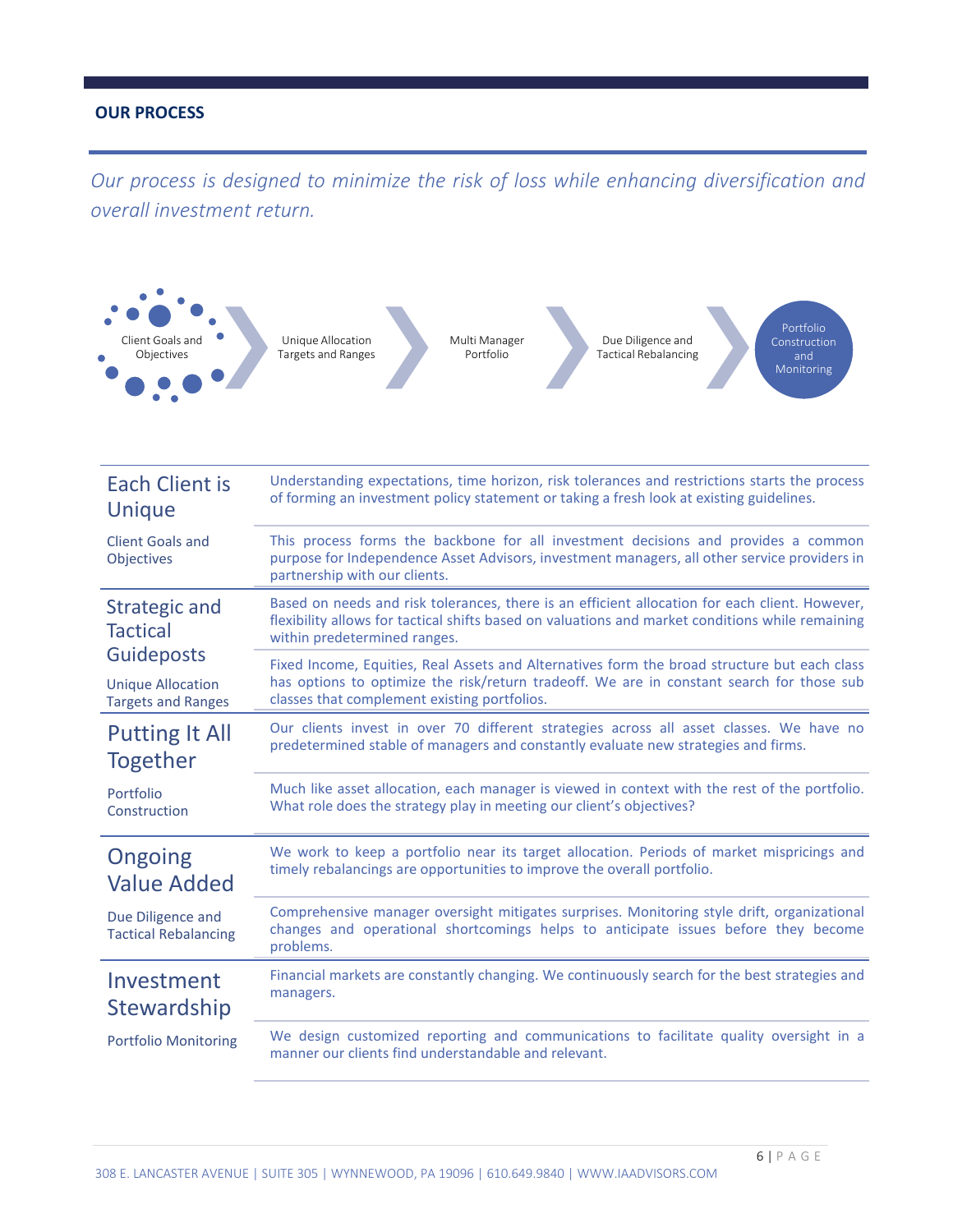#### **OUR COMMITMENT TO YOU**

*We will always avoid conflicts of interest, acting as true fiduciaries for our clients. We partner with our clients to meet their unique investment objectives. We advise based on unbiased, comprehensive research and proven principles. We provide access to high quality institutional managers. We work to lower costs so that our clients receive a higher effective return. We are committed to addressing our clients' needs through individual attention and attention to detail.*

We strive to be patient, skeptical investors who value risk management and manager integrity above the promise of quick or unusually high returns. This means we do not chase fads or Wall Street's latest products du jour. We will inevitably miss a good investment, but sometimes the best investment is avoiding a loss.

#### AT A GLANCE: OUR GUIDING PRINCIPLES

Preservation of Capital "Winning by not losing" is our first rule.

Quality Counts The best protection against capital loss is to own high-quality assets.

Valuations Matter Price matters. Regression to the mean, where asset values will revert to "normal" valuations over time, is a fundamental principle of investing.

Managers Matter The less efficient a market sector, the more important it is to have a top decile or top quartile manager.

Character Counts "Is it legal?" is too low a threshold for investment management. We act as Fiduciaries for client assets under our care and invest exclusively with managers we judge to also be good fiduciaries.

Expenses Count Cost matters. In highly efficient markets, a high expense drag is nearly impossible to overcome on a consistent basis over a long time horizon.

Asset Allocation Matters Strategic asset allocation is a key driver of portfolio returns and an important tool for managing risk.

Liquidity is Expensive Cash returns often do not keep pace with inflation and generally provide a negative real return over time.

Risk is not Volatility Risk is losing money.

Leverage Magnifies Risk Excessive debt will do more harm in bad markets than it may potentially reward in good markets. Leverage terms must be carefully structured and monitored to avoid margin call risk.